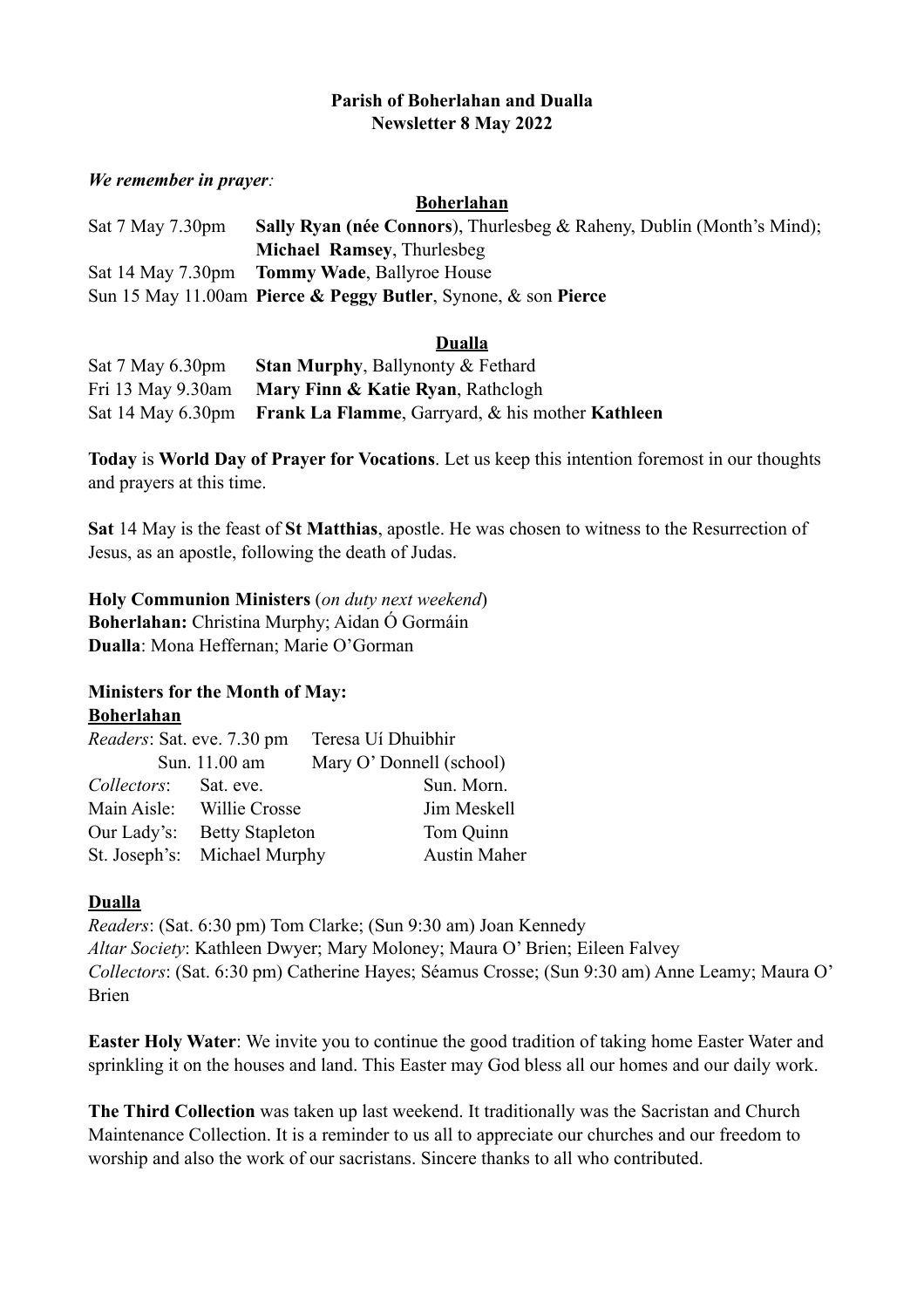**Parish Pastoral Team: '**We warmly invite you to a meeting in Holycross Parish Hall on Wednesday 18 May to discuss the setting up of Parish Pastoral Teams. We will discuss this in the light of Laypeople and Priests' Co-responsibility for the faith life of each parish. This is our follow up meeting to the Pastoral Plan *Seeds of Hope* on 14 March. The meeting will be from 7.30-9.00pm with tea /coffee afterwards. We look forward to seeing you.' (Message from Katherine Dullaghan & Sadie Moloney, Pastoral Development Office, Tipperary town.)

**Camas Grotto Annual Novena for Peace:** Continues until Monday May 9 each evening @ 7.30pm. All are welcome to join in prayer at the Grotto.

## **Covid and Safety in Church**

Here are some of the important current guidelines for our parish:

- 1. We suggest to those coming into the church to wear a face covering.
- 2. Please consider sanitising your hands entering and leaving the church.
- 3. Please continue to receive Holy Communion in the hand.
- 4. Current guidelines for choirs and singers remain in place.
- 5. The Collection Box is in the porch of the Church if you wish to make a contribution. Note that normal collections during Mass return in April.
- 6. Guidelines are aimed at protecting and reassuring. We ask everyone to use good common sense in regard to these measures. We thank you for your wonderful cooperation thus far.

**Special Collection for Ukraine:** The Irish Bishops say sincere thanks to all who contributed so generously. Nationally, this collection has raised to date over  $\epsilon$ 3.25 million. The war in Ukraine, and the terrible suffering which has resulted, has seen a tremendous outpouring of compassion and generosity from our parish communities. Your contributions will bring much-needed relief to those in the region whose lives and livelihoods have been devastated. The funds raised will be used by the international Catholic Church agency, Caritas Internationalis, which is currently operating on the ground in Ukraine and surrounding areas. We continue to keep the people of Ukraine in our thoughts, praying for peace and an end to this appalling humanitarian crisis.

**Boherlahan Annual Novena for the Sick:** 10 -18 May each evening @ 7.30pm. All are welcome.

**No Mass** in Boherlahan or Dualla churches on Monday, Tuesday and Wednesday of this week.

## **Prayer to St Roch (Protector against infectious diseases)**

O Blessed St Roch, Patron of the sick, look with mercy on those who suffer illness. Your power was so great when you were in this world, that by the sign of the Cross, many were healed of their diseases. Now that you are in heaven, your power is no less. Offer to God our intentions and tears and obtain for us the physical and spiritual health we seek. This we ask through Jesus Christ our Lord. Amen.

St Roch: Pray for us, that we may be relieved from all diseases of body and soul.

**The Christian Life** is kindness in the home, is honesty in business, is courtesy in society, is fairness in work; toward the unfortunate it is love; toward the weak it is help; toward the wicked it is resistance; toward the strong it is trust; toward the penitent it is mercy; toward others it is joy, and to God it is reverence.